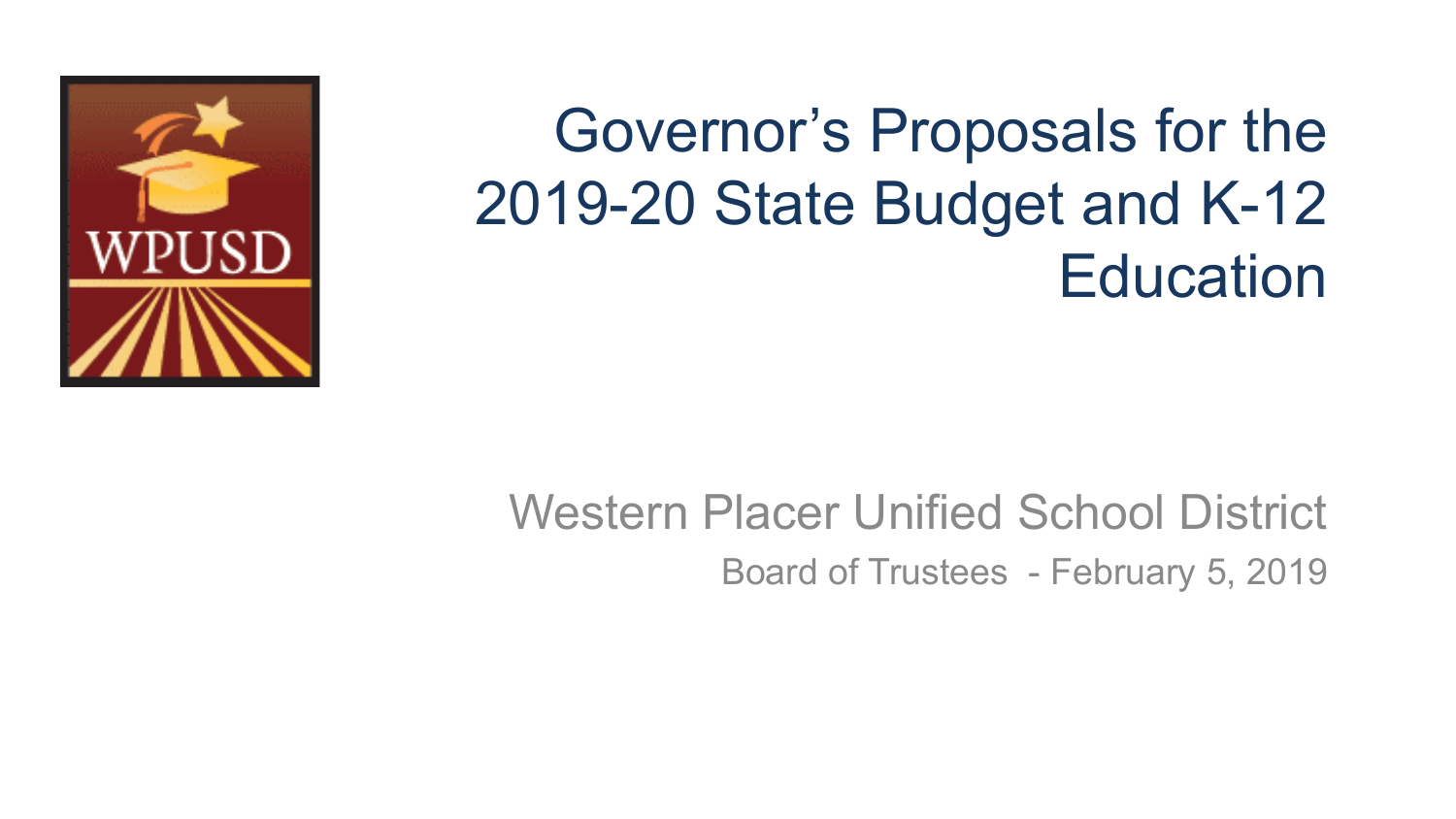

## Initial Thoughts

- Need to recognize potential of large budget surplus and likelihood of an economic downturn
- Newsom's first budget proposal attempts to balance fiscal prudence and progressive ambitions
- Major focus on budget resiliency, but also on expanding access to the "California Dream" through investments and high goals in early learning/child care, education, health care, housing, and social services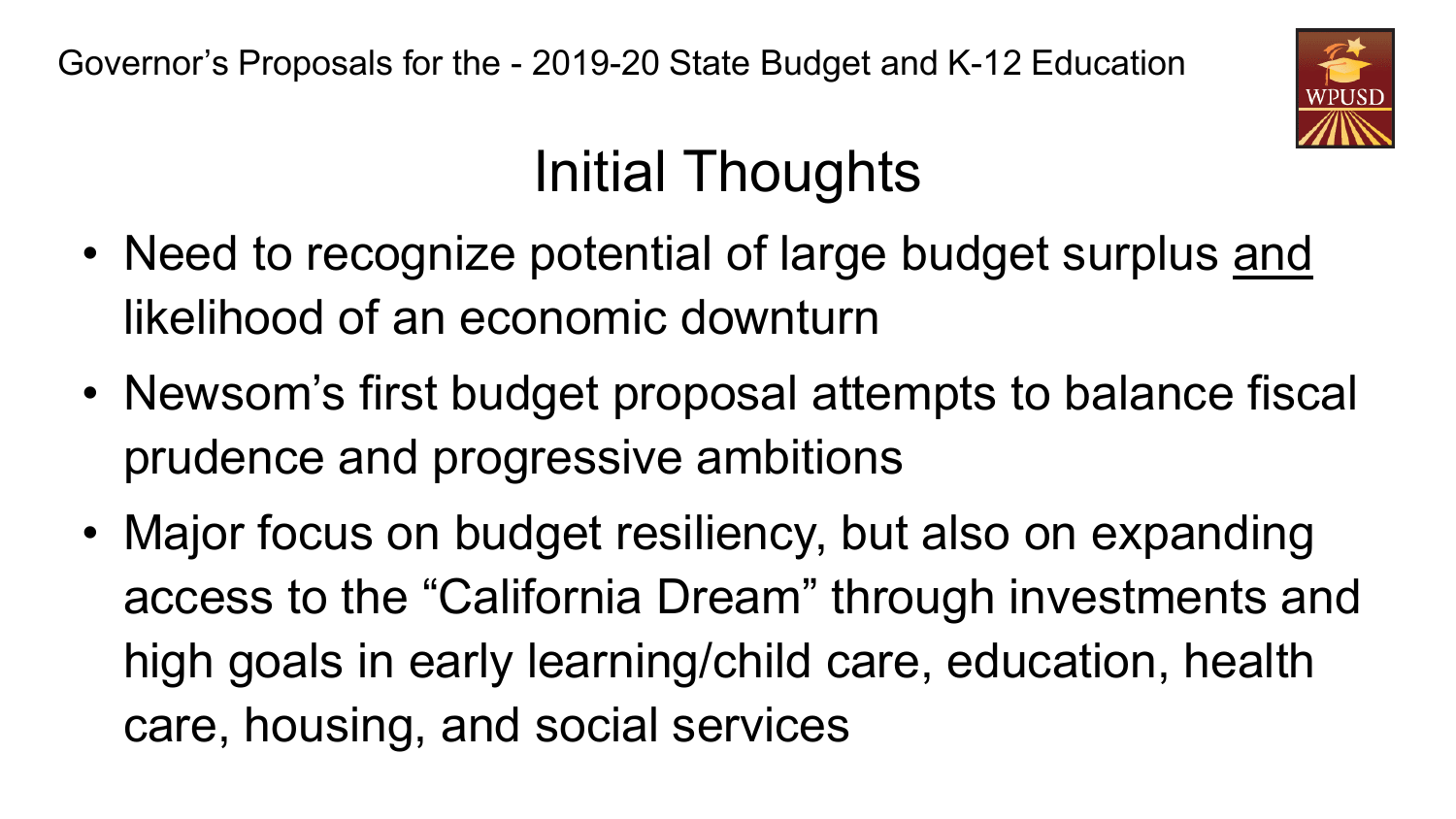

# General Fund Spending and Reserves

- \$144.2 billion GF expenditures (including transfers)
- \$3.7 billion GF fund balance
	- \$2.3 billion special fund for economic uncertainties (SFEU)
	- \$1.4 billion reserve for liquidation of encumbrances
- \$3.6 billion Prop 2 "Rainy Day" mandatory transfer, half to Budget Stabilization Account (BSA) and half to pay down state debts and liabilities – what about infrastructure?
- About \$18.5 billion total GF reserve
	- \$15.3 billion in BSA
	- \$2.3 billion SFEU
	- \$900 million "Safety Net"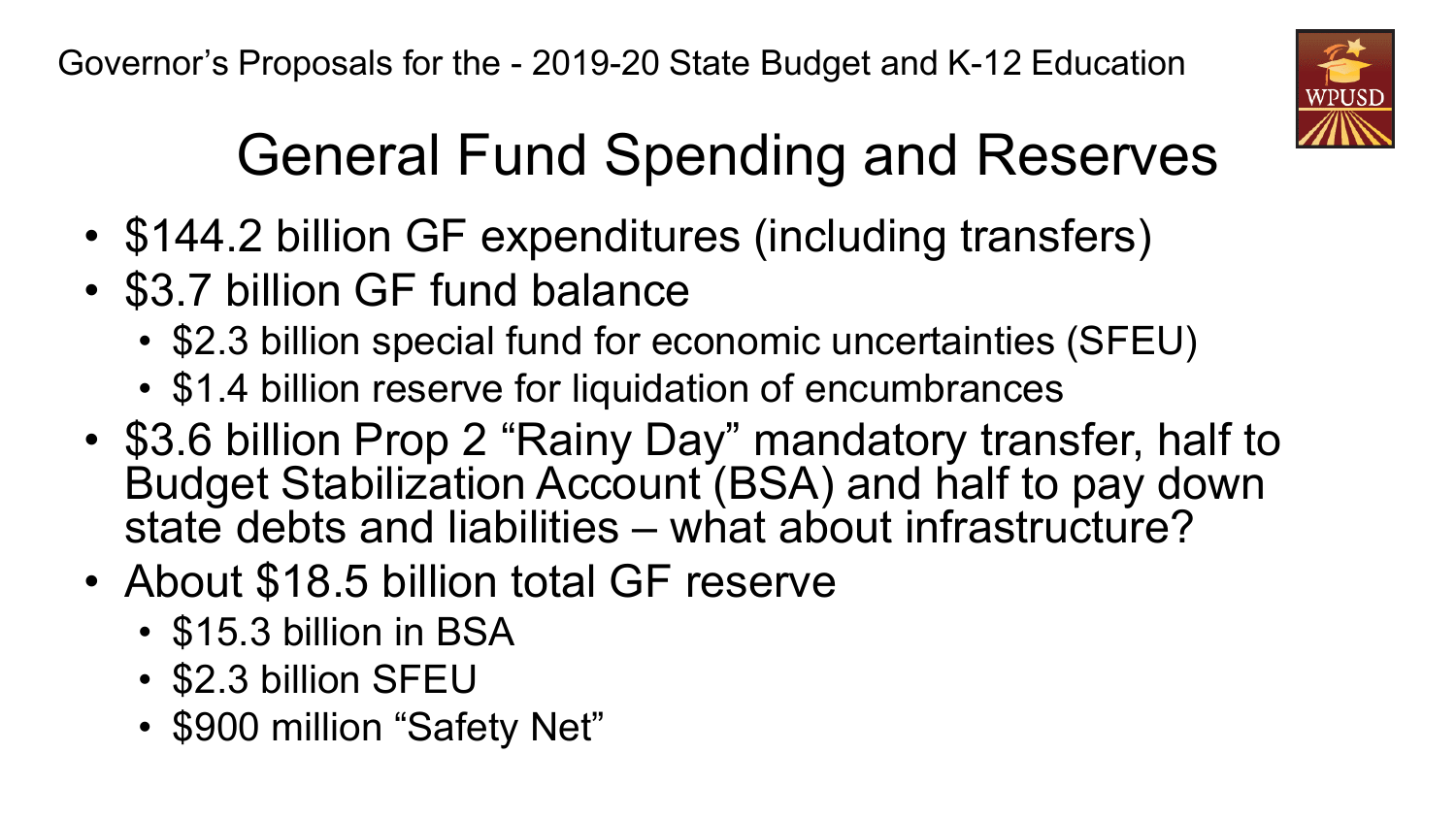

## Newsom's Twist on Brown Fiscal Legacy

\$13.6 billion to build budget resiliency and pay down liabilities, including:

- \$4.8 billion to build reserves
	- \$1.8 billion for BSA
	- \$2.3 billion for SFEU
	- \$700 million for Safety Net
- \$4.8 billion to pay down the state's unfunded retirement liabilities
	- \$3 billion for CalPERS
	- \$1.8 billion for CalSTRS (Prop 2)
- \$4 billion to eliminate debts and reverse deferrals
	- \$2.4 billion to pay off special fund loans, etc.
	- \$1 billion to eliminate annual payroll deferral
	- \$700 million to eliminate deferral of 4th quarter CalPERS payment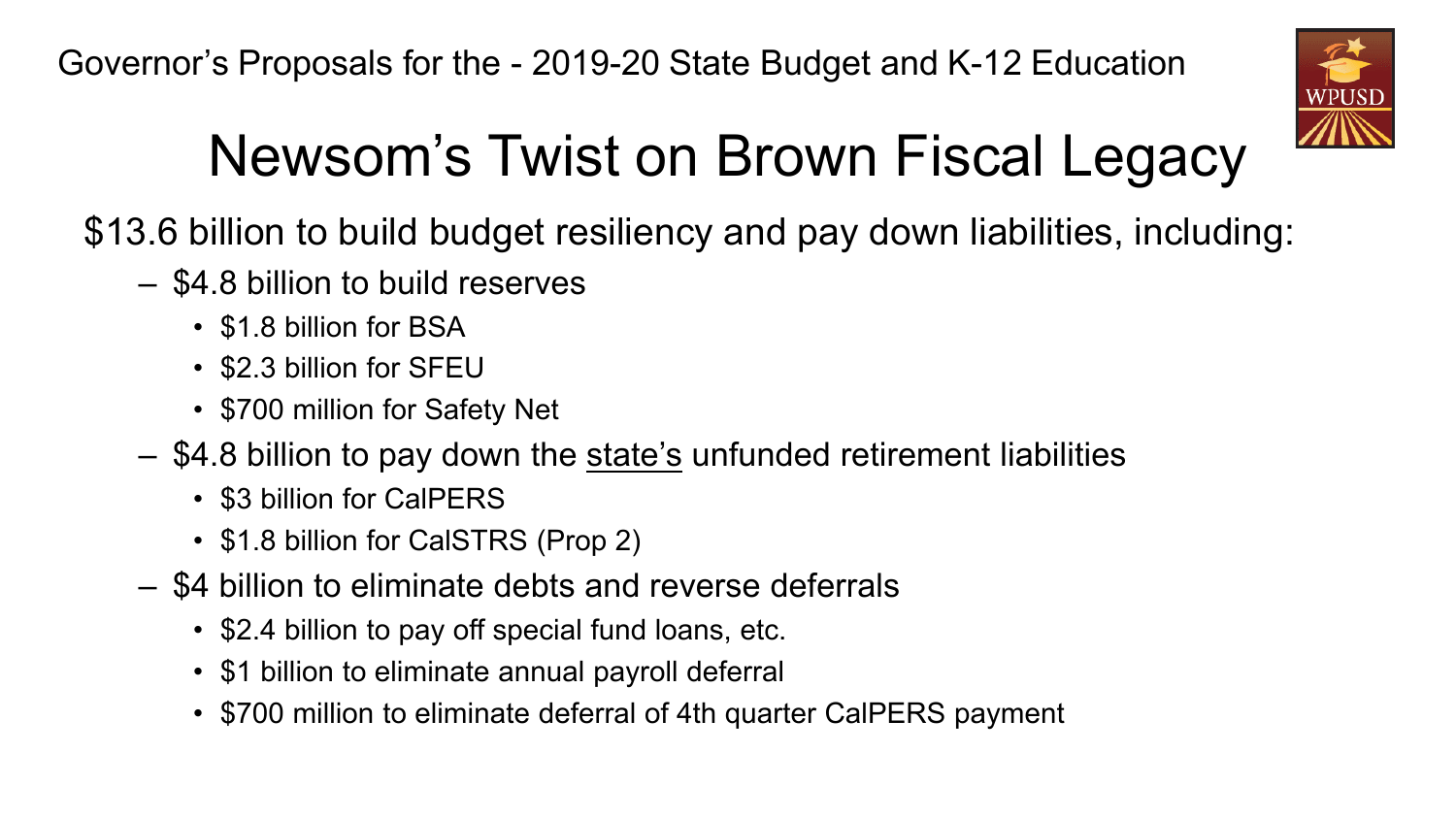

### Education Proposal – Overview

- \$80.7 billion for Prop 98 (\$71.2 billion for K-12)
- \$3 billion (one-time, non-Prop 98) for school employer CalSTRS liabilities
- \$2 billion for LCFF to provide 3.46% COLA (total LCFF \$63 billion) Increase from 2.57% – **WPUSD - Approximately \$538,000 in Additional COLA LCFF Base Funding**
- \$750 million (one-time, non-Prop 98) for new or retrofitted full-day kindergarten facilities
- \$576 million (\$186 million one-time) for expanded special education services and support
- \$187 million to provide 3.46% COLA to some categorical programs outside of the LCFF
- \$20.2 million additional for county offices to provide technical assistance to school districts
- Significant investment in early childhood
- No proposed one-time, fully discretionary funding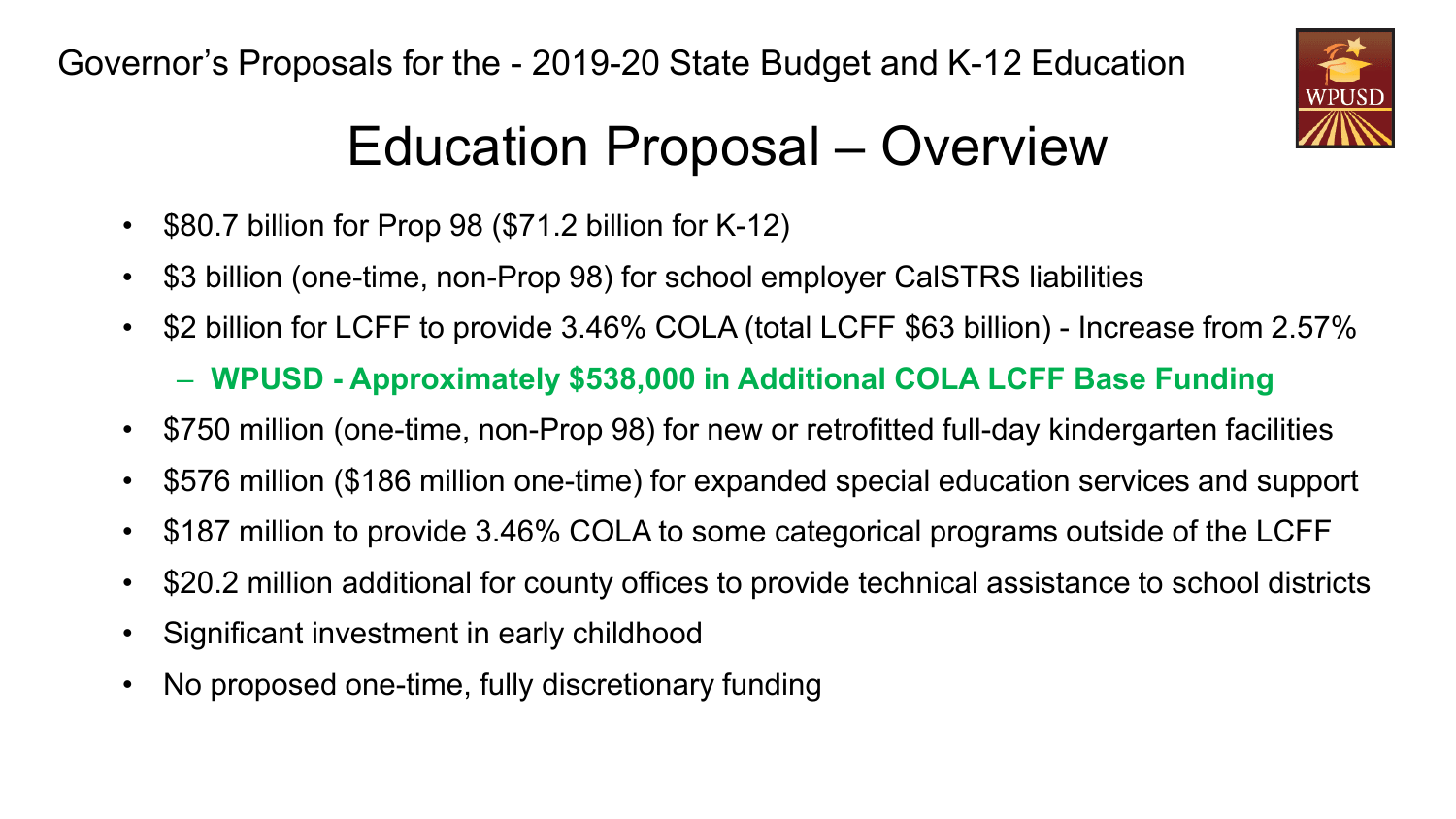

### Increases in LCFF Funding

(Dollars in Billions)

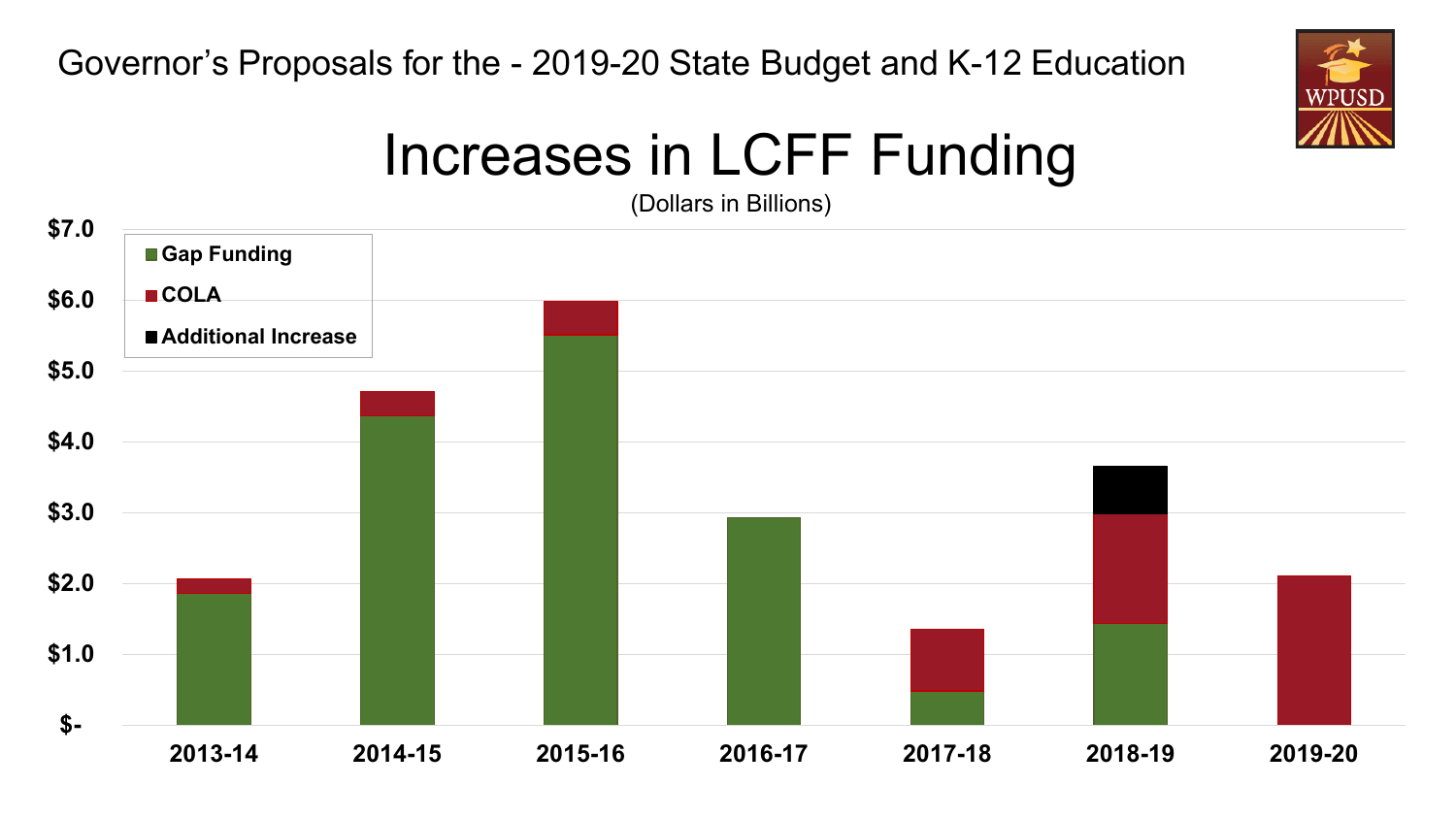

## Stand-Alone Categorical Programs

**Proposed for Ongoing Funding (no COLA)**

• **Agricultural Education Incentive Program**

**Proposed for Ongoing Funding (3.46%** 

**COLA)**

- **Child Nutrition**
- **Mandate Block Grant**
	- **Special Education**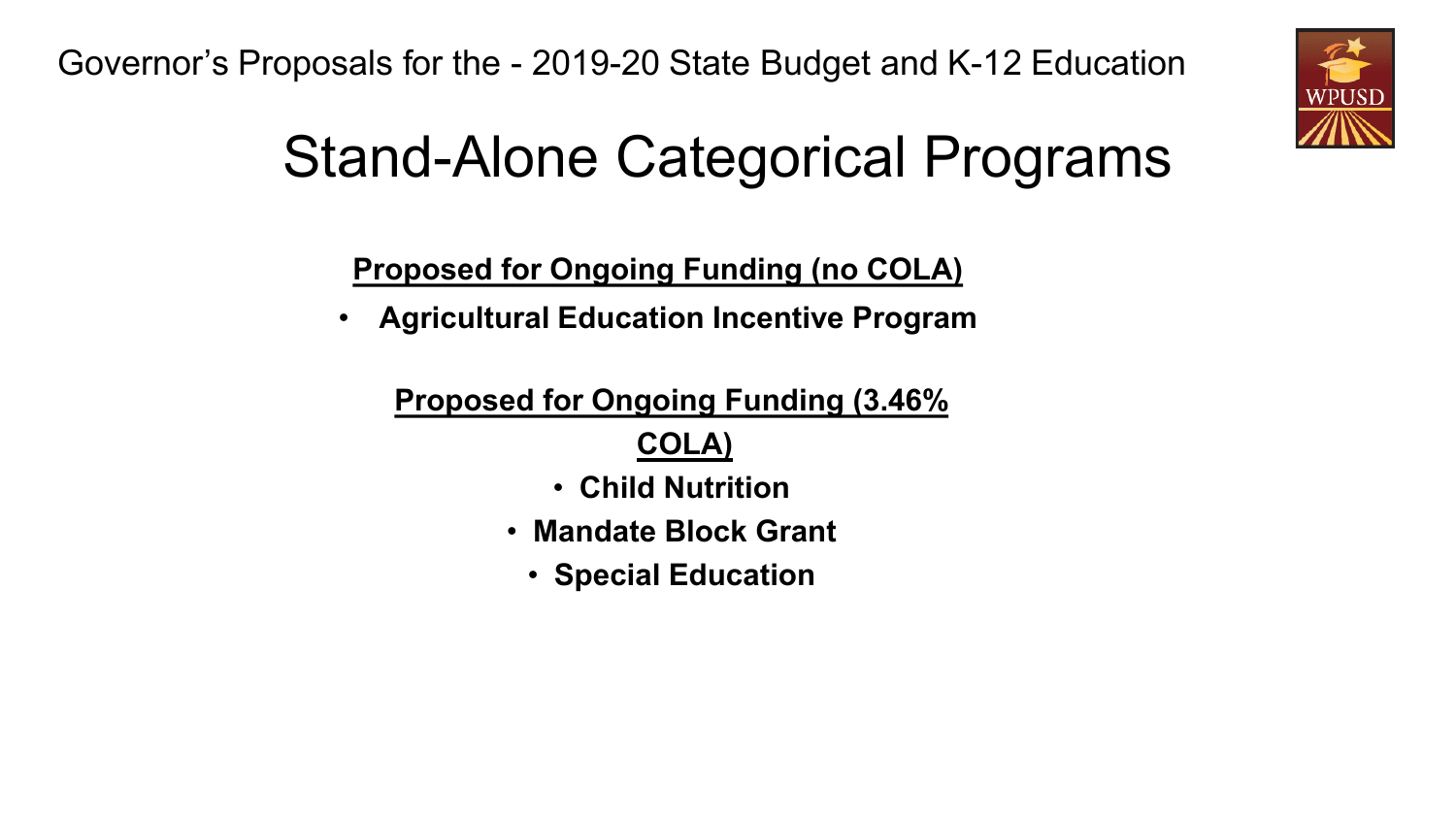# **OTHER KEY BUDGET ISSUES AND PROGRAMS**

Governor's Budget 2019-20

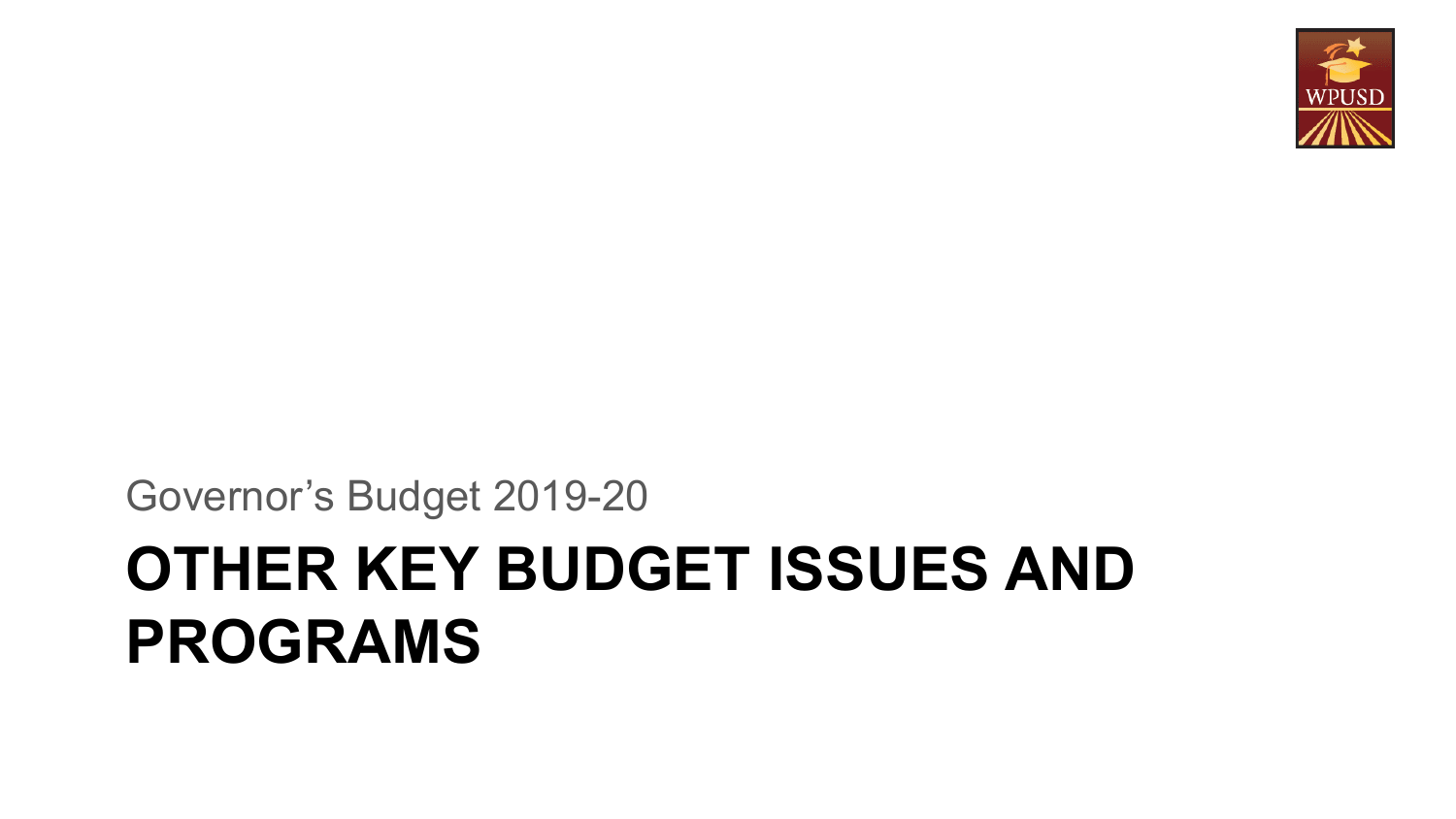

## CalSTRS Relief for School Employers *Prepayment to Achieve Long-Term Savings*

- \$2.3 billion to pay down employers' unfunded liability (one-time, non-Prop 98) of approximately \$35 billion
- Projected to reduce employer contribution rate 0.5% (ongoing)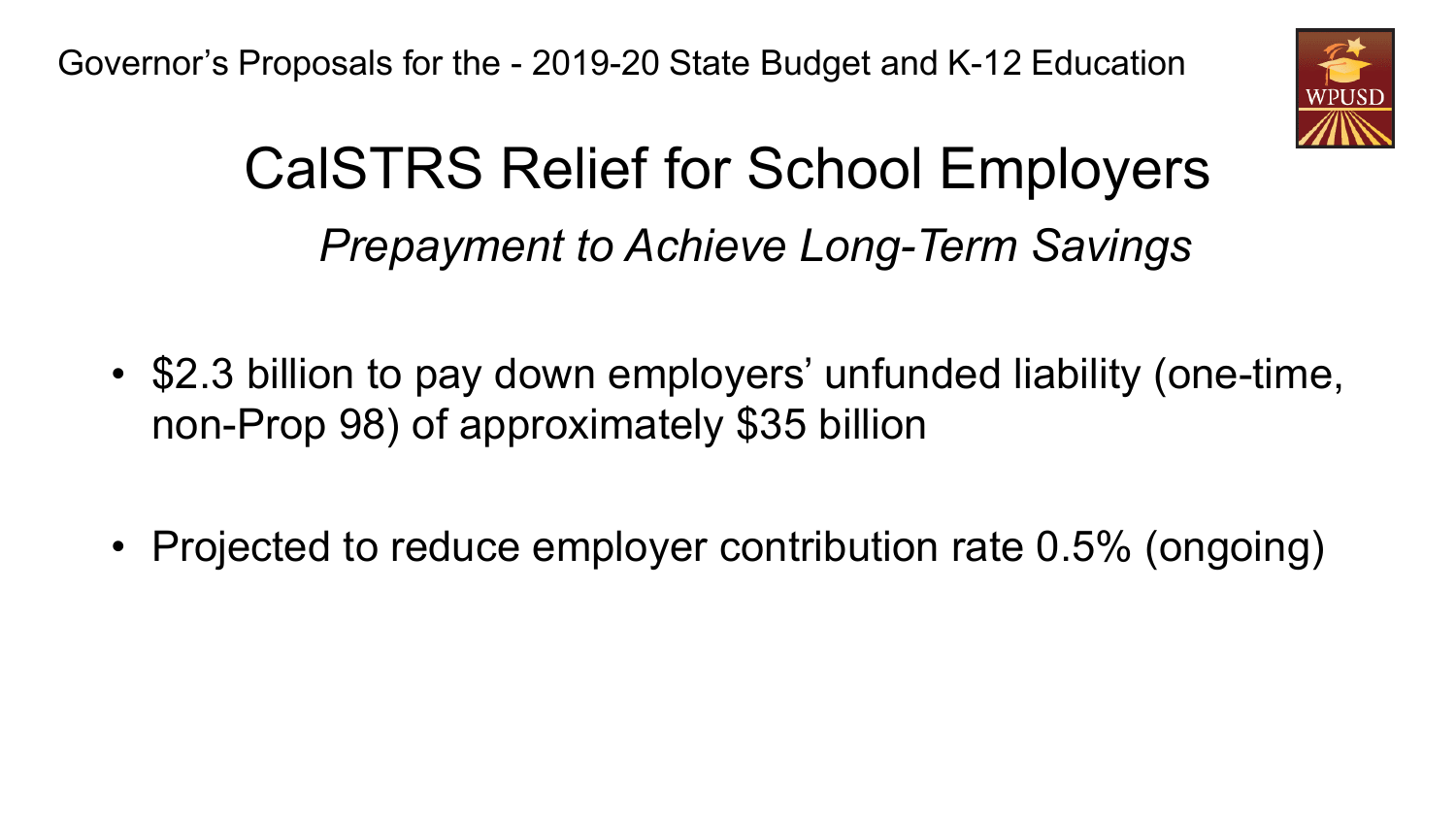### Projected Employer Contribution Rates

### CalSTRS CalPERS

| <b>Fiscal Year</b> | <b>Current</b><br>(per AB 1469) | <b>Proposed</b><br>(per Jan. Budget) | <b>Effect of</b><br>Jan. Budget | <b>Fiscal Year</b> | <b>Projected Rates</b> |
|--------------------|---------------------------------|--------------------------------------|---------------------------------|--------------------|------------------------|
| $2018 - 19$        | 16.28                           | 16.28                                |                                 | $2018 - 19$        | 18.062                 |
| 2019-20            | 18.13                           | 17.1                                 | $-1.03$                         | 2019-20            | $20.7*$                |
| $2020 - 21$        | 19.1                            | 18.1                                 | $-1.0$                          | $2020 - 21$        | $23.4*$                |
| $2021 - 22$        | $18.2*$                         | $17.7*$                              | $-0.5$                          | $2021 - 22$        | $24.5*$                |
| $2022 - 23$        | $18.2*$                         | $17.7*$                              | $-0.5$                          | $2022 - 23$        | $25.0*$                |
| $2023 - 24$        | $18.2*$                         | $17.7*$                              | $-0.5$                          | $2023 - 24$        | $25.5*$                |
| $2024 - 25$        | $18.2*$                         | $17.7*$                              | $-0.5$                          | $2024 - 25$        | $25.7*$                |
| $2025 - 26$        | $18.2*$                         | $17.7*$                              | $-0.5$                          | $2025 - 26$        | $25.5*$                |

### **WPUSD 2019-20 - Approximately \$300,000 in Reduction in STRS Costs**

\* Projected 2012 and 2012 and 2012 and 2012 and 2012 and 2012 and 2012 and 2012 and 2012 and 2012 and 2012 and 201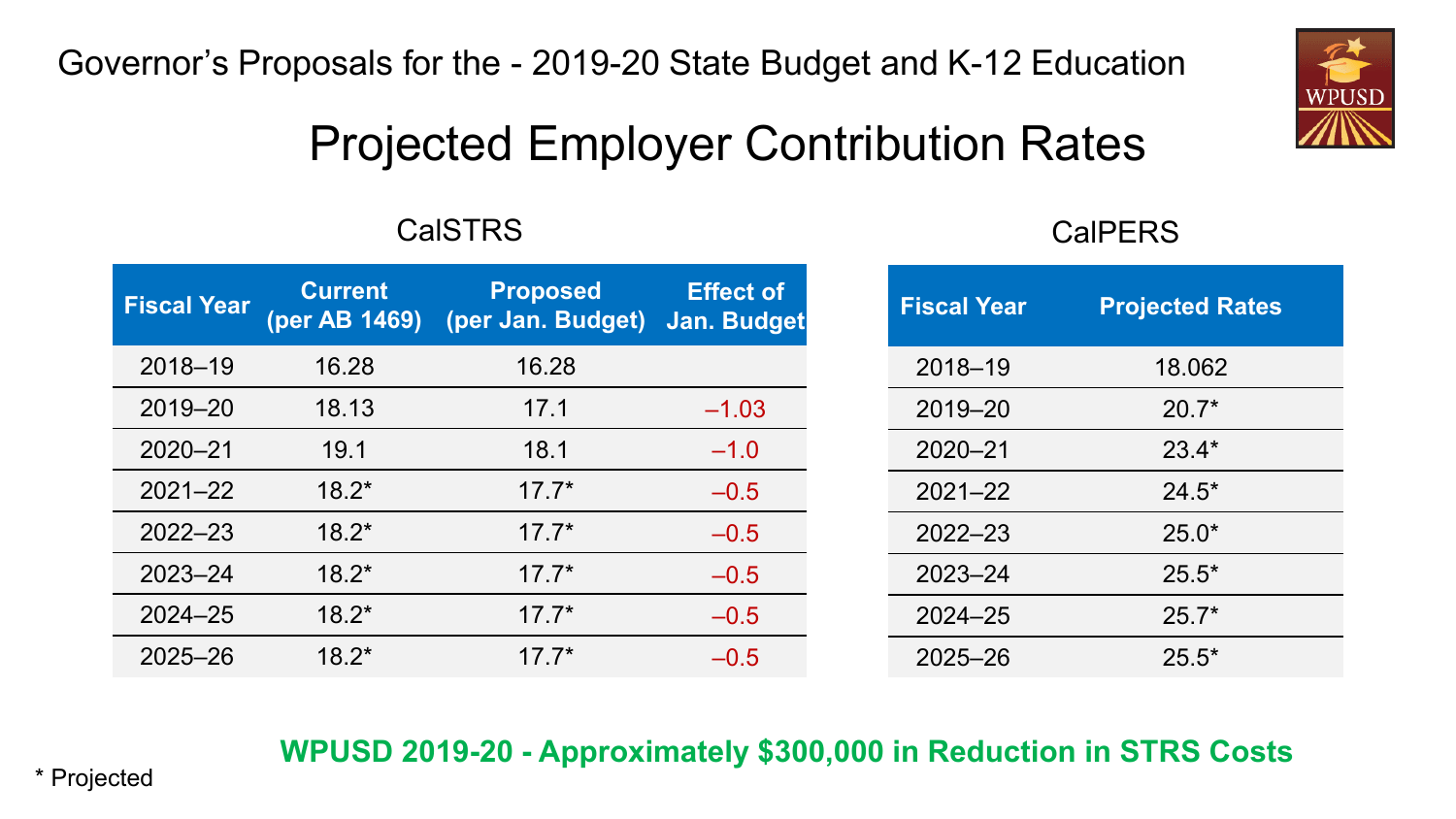## Special Education



- \$576 million for expanded services and school readiness support
	- \$390 million ongoing and \$186 million one-time
	- Proposes concentration grants for school readiness and early intervention
		- Targeted at LEAs with high percentages of both students with disabilities and unduplicated students
		- Grants may be used to fund special education and school readiness services not currently included in an IEP
	- Language and policy not complete further conversations about funding costs of existing services versus supplementing those services
- \$127.6 million for 3.46% COLA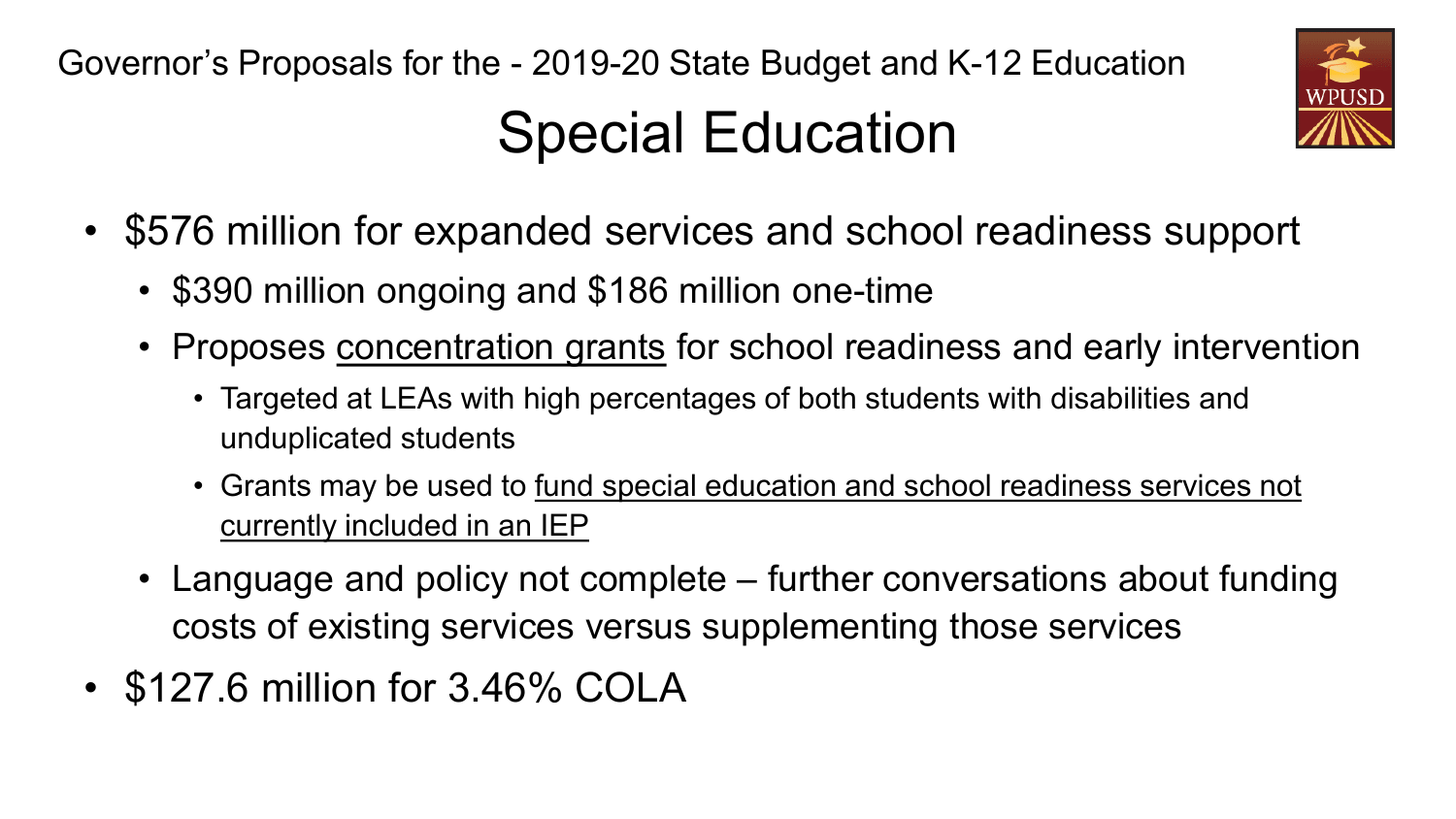

### School Facilities

- Prop 51 (2016) bond sales
	- \$1.5 billion proposed for 2019-20: \$906 million over current year
	- \$1.2 million to fund positions at the Office of Public School Construction to expedite application processing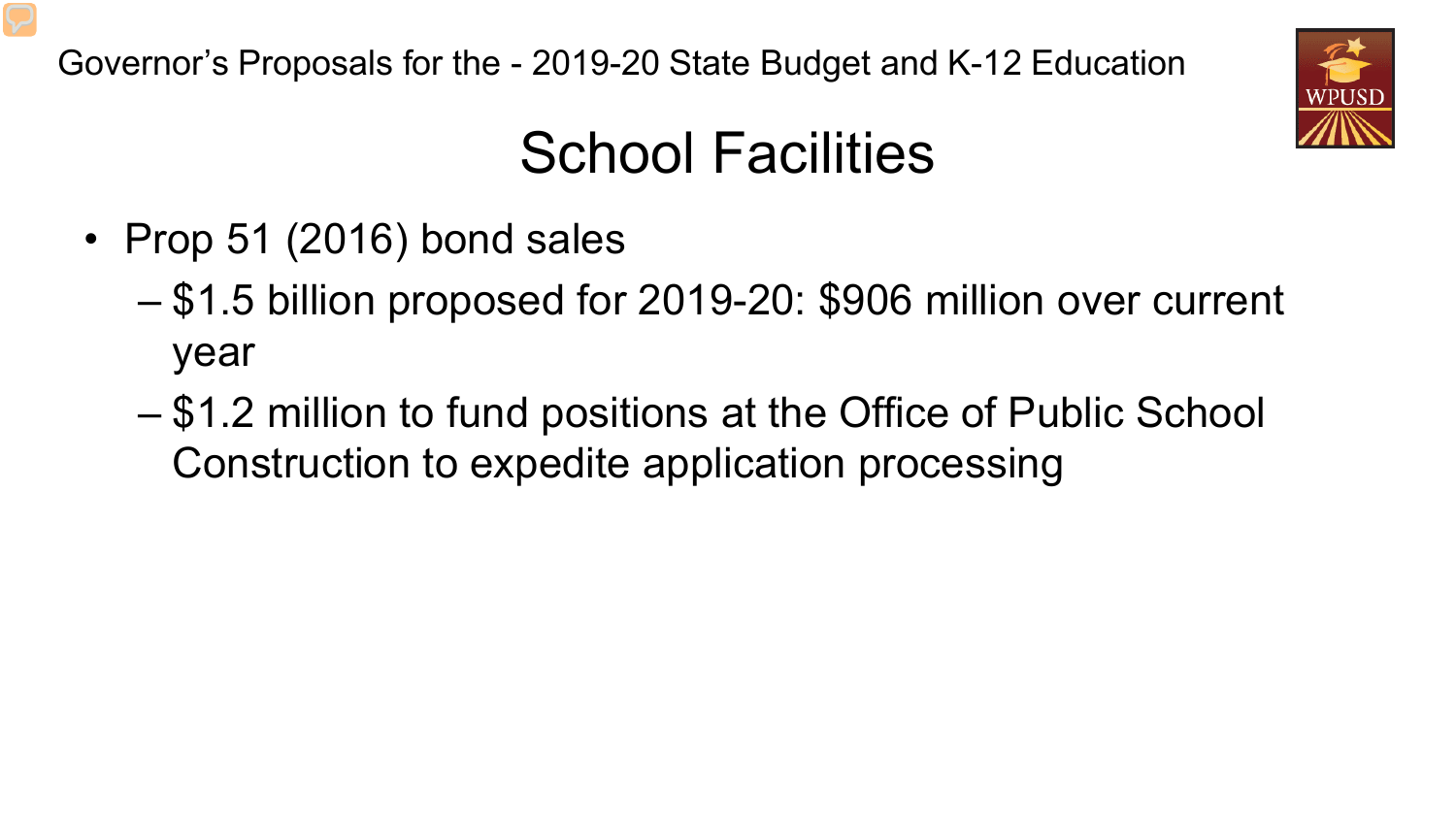

## Career Technical Education

No changes in funding proposed

- \$150 million in ongoing funding for the CTE Incentive Grant program, being administered by CDE
- Look for legislation to increase on-going K-12 CTEIG funding beyond \$150 million